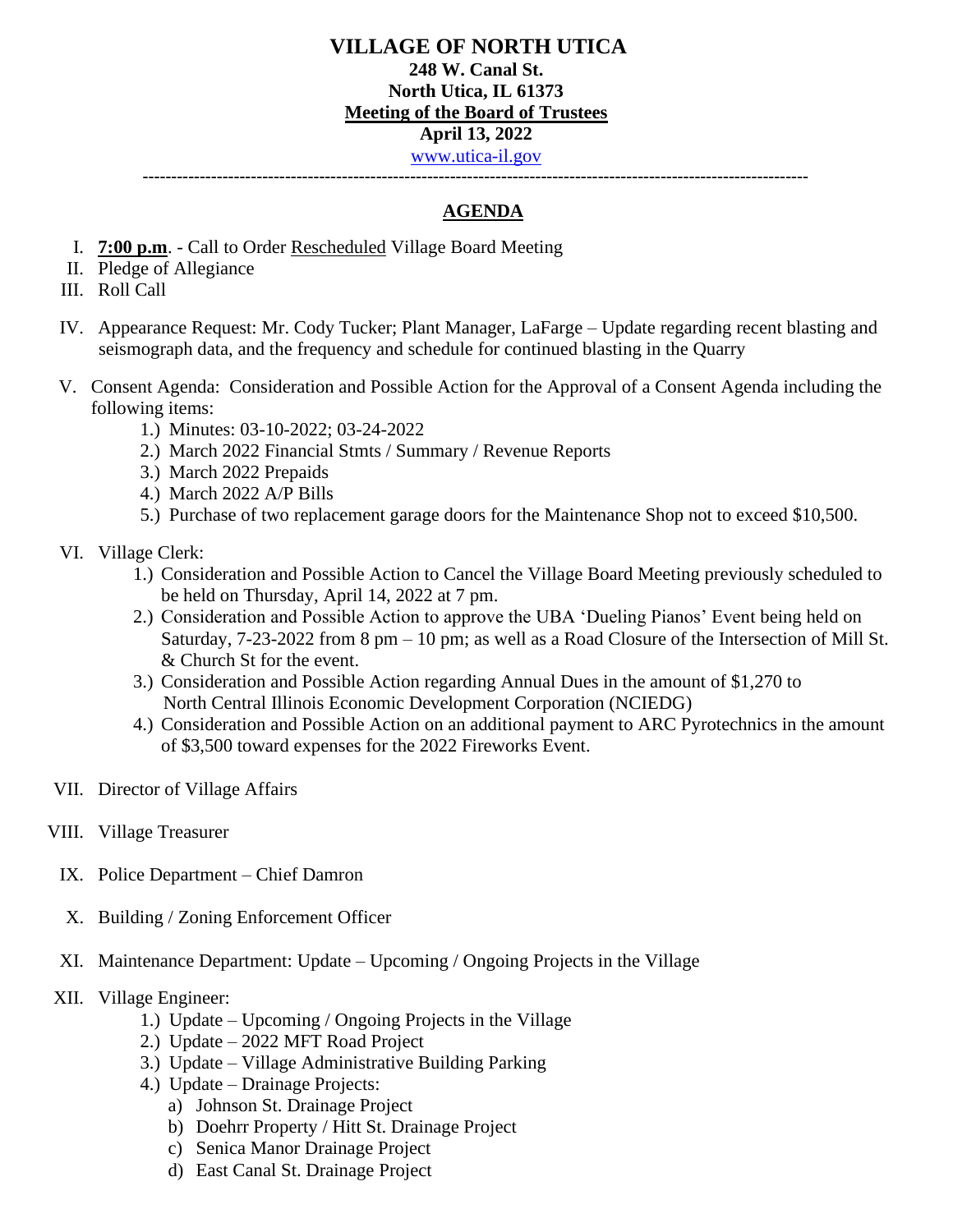### **VILLAGE OF NORTH UTICA 248 W. Canal St. North Utica, IL 61373 Meeting of the Board of Trustees April 13, 2022** [www.utica-il.gov](http://www.utica-il.gov/) **---------------------------------------------------------------------------------------------------------------------**

#### XIII. Village Attorney:

- 1.) Consideration and Possible Action on an Ordinance amending the Gaming Ordinance.
- 2.) Consideration and Possible Action on an Ordinance re: Reallocation of the Village of North Utica Bond Volume Cap to the Upper Illinois River Valley Development Authority.
- 3.) Consideration and Possible Action to Authorize the Village President to enter into an Agreement with H. R. Green, Inc. to perform the required Bridge Inspections in the Village of North Utica.
- 4.) Consideration and Possible Action on an Ordinance accepting dedication of certain Outlot in Senica Manor Subdivision.
- 5.) Consideration and Possible Action on an Ordinance accepting dedication of certain Outlots in Ridgeview Subdivision.

### XIV. Village President:

1.) Consideration and Possible Action on a Proclamation regarding April 2022 as Fair Housing Month in the Village of North Utica.

### XV. Committee / Trustee Reports:

- 1.) Trustee Reports
- 2.) Updates from Committees:
	- A.) Village of North Utica Governmental Affairs Committee
	- B.) Village of North Utica Fire & School Liaison Committee
	- C.) Village of North Utica Zoning Ordinance Review Committee

#### XVI. Executive Session

- 1.) The appointment, employment, compensation, discipline, performance or dismissal for specific employees
- 2.) Pending Litigation
- 3.) Purchase/Sale/Lease of Real Property

## XVII. Possible Action regarding Executive Session items

- 1.) The appointment, employment, compensation, discipline, performance or dismissal for specific employees
- 2.) Pending Litigation
	- A.) Consideration and Possible Action for the Appointment of Special Counsel
- 3.) Purchase/Sale/Lease of Real Property
- XVIII. Public Comment

XIX. Adjournment

POSTED: 04-11-2022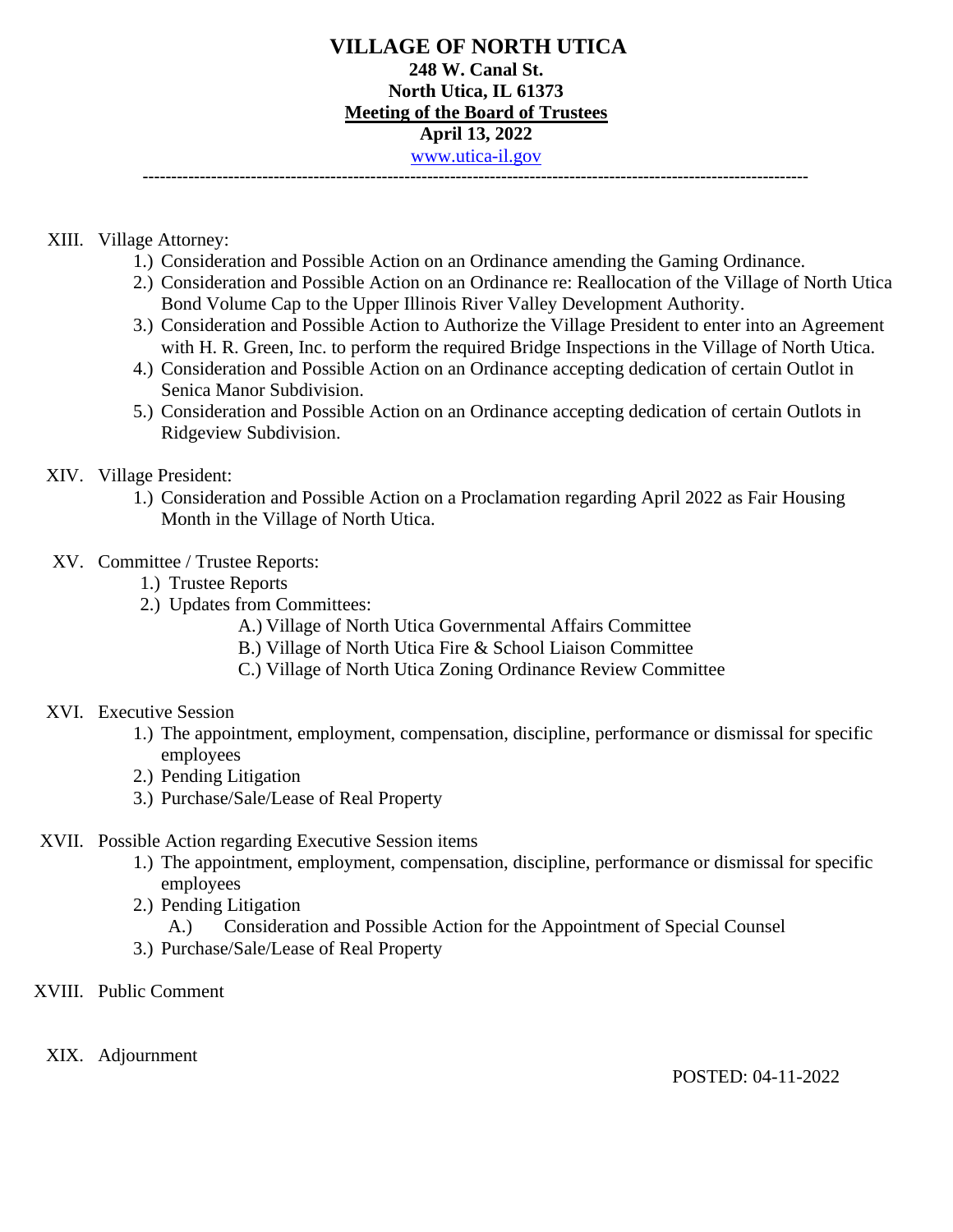**---------------------------------------------------------------------------------------------------------------------**

### **MINUTES**

At 7:05 pm the rescheduled Meeting of the Board of Trustees was called to Order by Village President David Stewart who then led the Pledge of Allegiance. Village Clerk Laurie Gbur recorded the meeting attendance. Present at the meeting were Trustees John Schweickert, Nate Holland, Mary Pawlak, Debbie Krizel. Kylie Mattioda and Jim Schrader. Also present were Village Attorney Herb Klein, Village Engineer Kevin Heitz and Public Works Director / Zoning Enforcement Officer Curt Spayer. Director of Village Affairs Jamie Turczyn and Village Treasurer Jill Margis and Police Chief Rodney Damron were absent from the meeting.

Appearance Request: Mr. Cody Tucker; Plant Manager, LaFarge – Update regarding recent blasting and seismograph data, and the frequency and schedule for continued blasting in the Quarry.\

Mr. Tucker provided documents to the Board that contained data from blasts that were performed at the Quarry on March 10, 2022, March 22, 2022 and April 6, 2022. The reading from the seismograph that is located at the Village Police Department located at 801 S. Clark St, Utica, was 0.26 on March 10, 2022. Mr. Tucker stated that LaFarge had placed seismograph equipment on residential properties located at 507 W. Washington St., Utica and 203 W. Washington St., Utica. Readings from the blasts that occurred on April 6, 2022 included data from equipment in all three locations.

| The readings were as follows: 203 W. Washington St. |                       | 0.13  |
|-----------------------------------------------------|-----------------------|-------|
|                                                     | 507 W. Washington St. | 0.078 |
|                                                     | 801 S. Clark St.      | 0.183 |

Additional readings were taken from equipment located on property at 509 S. Clark St., Utica and 3 Adams Circle, Utica.

| The readings were as follows: 509 S. Clark St. | 0.088 |
|------------------------------------------------|-------|
| 3 Adams Circle                                 |       |

Mr. Tucker stated that the Illinois legal limit allowed is 1.0. and the readings from the equipment located in the Village were significantly under that limit. He also stated that there are some variables that will change how a blast is felt including the direction that they are facing and the weather, but all of the blasts have remained under the legal limit when blasting.

Trustee Schweickert stated that although the readings indicated that they are lower than the Illinois legal limit, the blasting area is getting closer to residential areas in the community.

Mr. Tucker then stated that LaFarge will continue to monitor blasting and the associated readings. LaFarge wants to remain a good community partner and is always available to answer questions or address concerns. The Board thanked Mr. Tucker and his group for coming to address their concerns.

Consent Agenda: It was motioned by Trustee Pawlak, seconded by Trustee Schrader to approve the Consent Agenda as follows:

1.) Minutes: 03-10-2022; 03-24-2022

- 2.) March 2022 Financial Stmts / Summary / Revenue Reports
- 3.) March 2022 Prepaids
- 4.) March 2022 A/P Bills

5.) Purchase of two replacement garage doors for the Maintenance Shop not to exceed \$10,500.

6 Yes

Motion Carried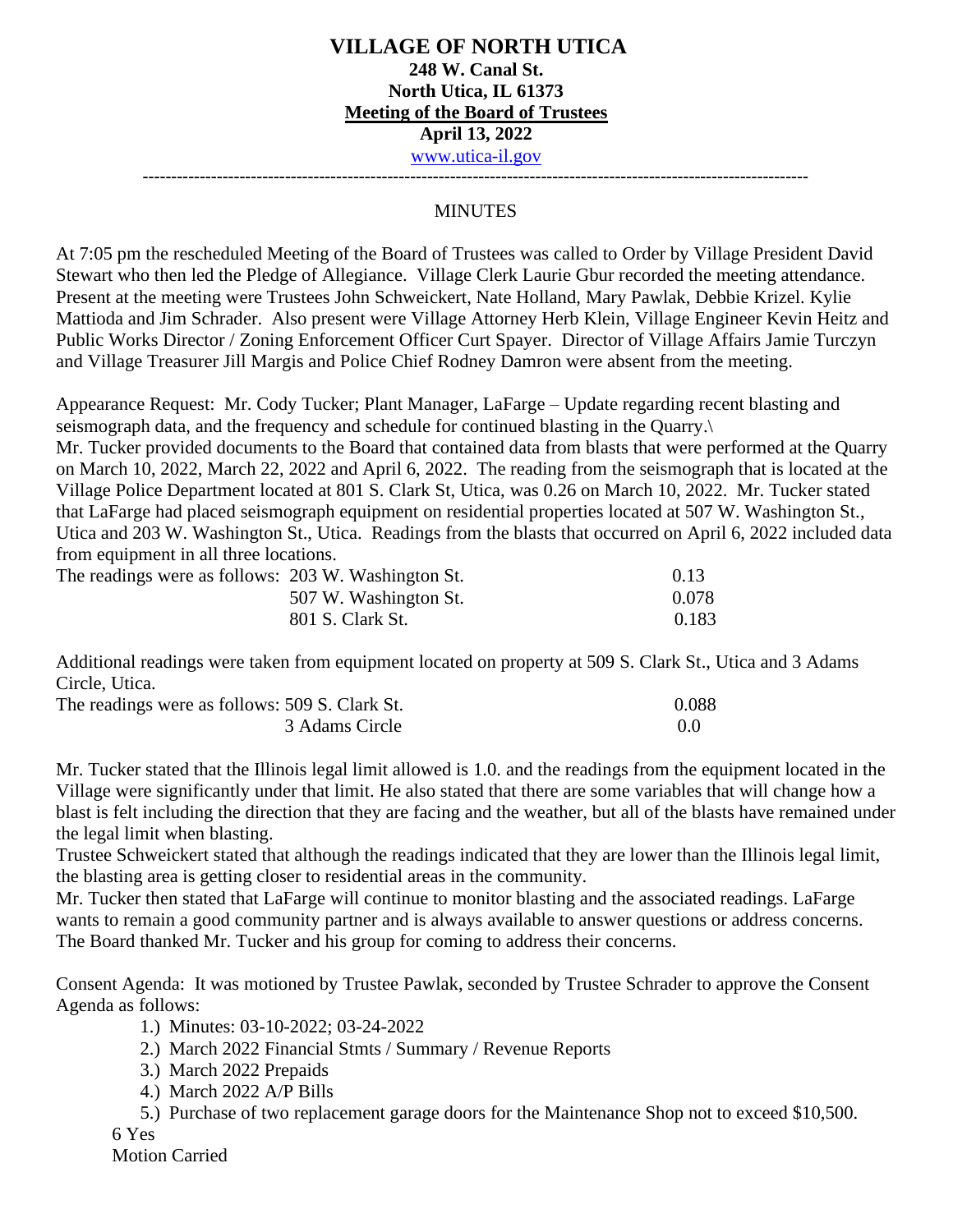**---------------------------------------------------------------------------------------------------------------------**

# **MINUTES**

Village Clerk:

Board Meeting 4-14-2022 - It was motioned by Trustee Krizel, seconded by Trustee Schweickert to approve the cancellation of the regularly Board of Trustees Meeting previously scheduled to be held on Thursday, April 14, 2022.

All in Favor Motion Carried

Event – It was motioned by Trustee Holland, seconded by Trustee Krizel to approve the Utica Business Association Dueling Pianos Event and the closure of the intersection of Church and Mill St., on July 23, 2022 from  $8 - 10$  pm.

6 Yes Motion Carried

NCIEDG – It was motioned by Trustee Schweickert, seconded by Trustee Pawlak to approve the payment of annual dues for 2022 in the amount of \$1,270 to NCIEDG (North Central Illinois Economic Development Group).

6 Yes Motion Carried

2022 Fireworks – It was motioned by Trustee Schweickert, seconded by Trustee Pawlak to approve an additional payment in the amount of \$3,500 to ARC Pyrotechnics toward expenses for the annual Fireworks Show being held on July 2, 2022.

6 Yes Motion Carried

Events: Sweet Stroll is being held on April 30, 2022 and the annual Easter Egg Hunt is being held on April 16, 2022 at 11 am at Carey Memorial Park. There will also be a Fly a Kite Event being held from 11:30 am – 2 pm at the Village Administrative Building and Welcome Center.

Director of Village Affairs: Absent

Village Treasurer: NONE

Police Department: Lt. Jay Quinn provided a brief update to the Board.

City of LaSalle discussed the speed limit on Richard Hallet Rd. at their recent Board Meeting. They will be reducing the speed on their portion of the road to 30 mph; they have also requested that the Village of North Utica reduce the speed to the same. There will also be signage installed regarding 'no trucks allowed' on Richard Hallet Rd. We are working with IDOT to get signage installed on Rt. 6 regarding the same, to keep the trucks from turning on to the road.

Building / Zoning Enforcement Officer: NONE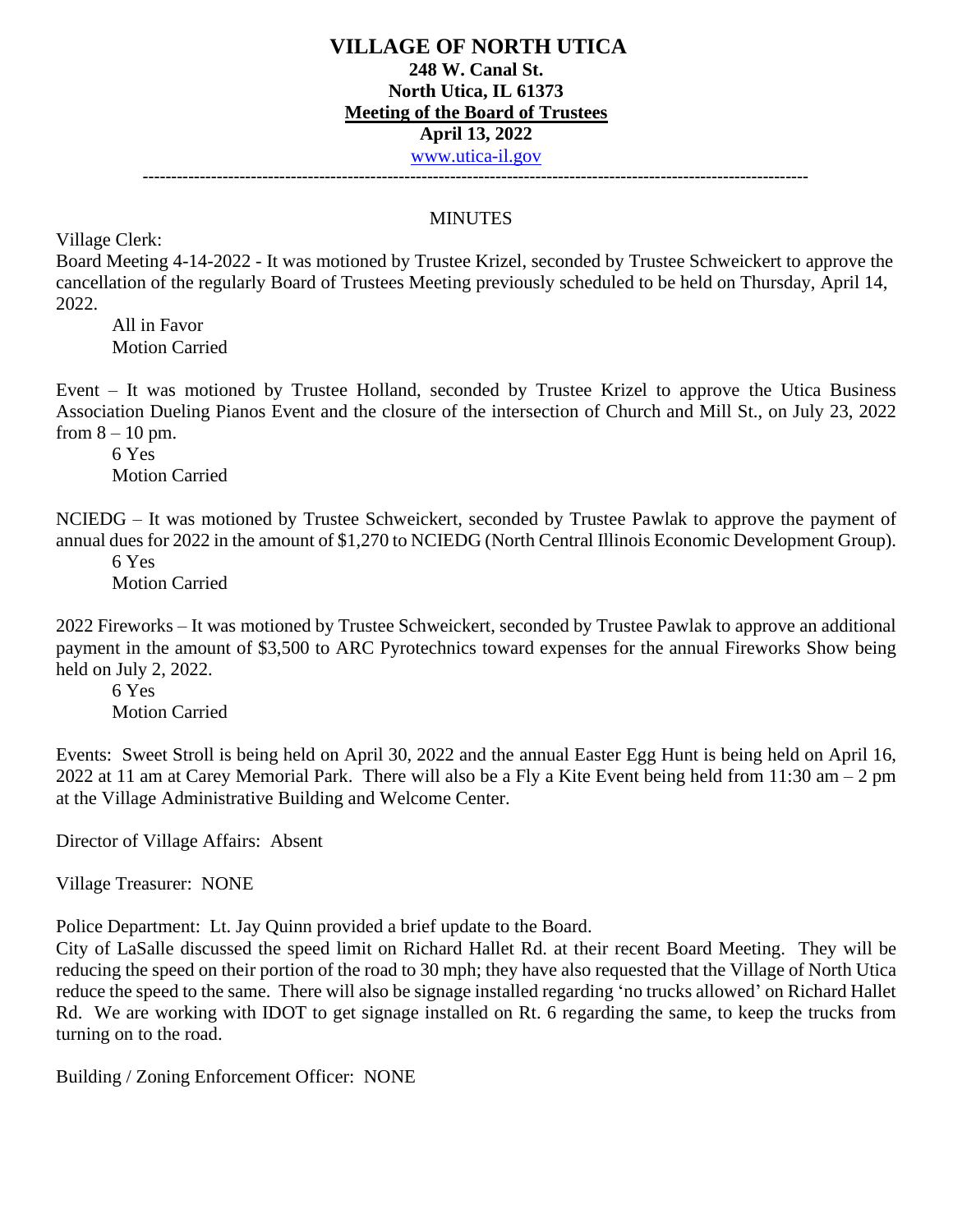**---------------------------------------------------------------------------------------------------------------------**

### **MINUTES**

Maintenance Department: Public Works Director Spayer provided a brief update on the ongoing and upcoming projects in the Village.

2022 Project List – Weather is clearing up so the Maintenance Department will be able to begin working on the 2022 Project List.

Village Engineer: Engineer Heitz provided a brief update on the ongoing and upcoming projects in the Village. 2022 MFT Road Project – Engineer Heitz stated that we should be able to go out for bids on the project soon. He is continuing to prioritize the list of streets that will need to be repaved.

IDOT Rt. 178 & Rt. 6 Roundabout Project – Signage is being installed and the roundabout intersection project is tentatively scheduled to begin on May 1, 2022. At the May Board Meeting, there will also be another Engineer's Pay Estimate on the Agenda for consideration, for the Utility Relocation that was completed by D Construction. The Village has received a reimbursement from the first payment submitted in the amount of approx. \$158,000.

Village Administrative Building Parking – Engineer Heitz has been reviewing the area in front of the building to be able to put together a plan for parking. This will be discussed further at the next meeting.

Drainage Projects – Engineer Heitz is assessing each of the projects along with Mayor Stewart and Public Works Director Spayer to determine which of the projects can be completed in-house and which would need to be bid out. East Canal St. and the Doehrr (Hitt St.) drainage projects should be able to be done in-house by the Maintenance Department. The Johnson St. drainage project will need to be bid out. Engineer Heitz, Mayor Stewart and Public Works Director Spayer are going to be working with property owners having drainage issues in Senica Manor to determine the best way to address the issues.

Village Attorney:

Gaming Ordinance - It was motioned by Trustee Schweickert, seconded by Trustee Krizel to Table the item amending the Gaming Ordinance pending further research and review.

6 Yes Motion Carried

UIRVDA - It was then motioned by Trustee Krizel, seconded by Trustee Schweickert to approve an Ordinance for the reallocation of the Village of North Utica Bond Volume Cap to the Upper Illinois River Valley Development Authority. ORD 2022-14

6 Yes Motion Carried

Bridge Inspections - It was then motioned by Trustee Holland, seconded by Trustee Pawlak to approve an Ordinance authorizing the Village President to enter into an Agreement with H. R. Green, Inc. to perform the required Bridge Inspections in the Village of North Utica. ORD 2022-15

6 Yes Motion Carried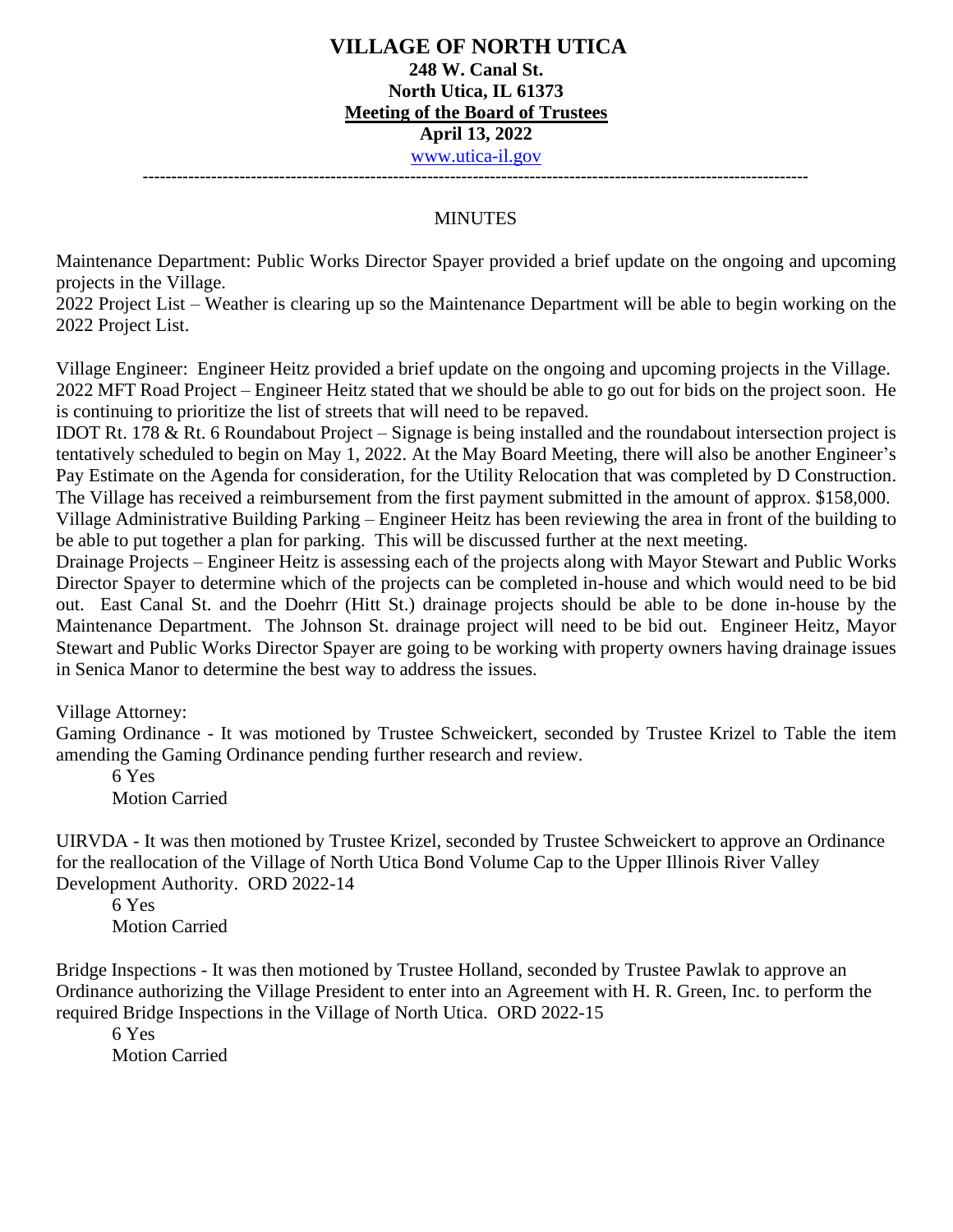**---------------------------------------------------------------------------------------------------------------------**

### **MINUTES**

Dedication of Property - It was motioned by Trustee Schweickert, seconded by Trustee Mattioda to approve an Ordinance accepting dedication of a certain Outlot in Senica Manor Subdivision. ORD 2022-16

6 Yes Motion Carried

It was then motioned by Trustee Holland, seconded by Trustee Schweickert to approve an Ordinance accepting dedication of certain Outlots in Ridgeview Estates Subdivision. ORD 2022-17

6 Yes Motion Carried

It was then motioned by Trustee Holland, seconded by Trustee Schweickert to approve an Ordinance accepting dedication of certain Outlots in Ridgeview Estates Subdivision. ORD 2022-18

6 Yes Motion Carried

It was then motioned by Trustee Holland, seconded by Trustee Krizel to approve an Ordinance accepting dedication of certain Outlots in Ridgeview Estates Subdivision. ORD 2022-19

6 Yes Motion Carried

Village President: It was motioned by Trustee Schweickert, seconded by Trustee Pawlak to approve a Proclamation for Fair Housing as April 2022 in the Village of North Utica.

6 Yes Motion Carried

Mayor Stewart then informed the Board that IDNR had reached out to him requesting the renewal of the 5-year agreement with the Village of North Utica for the continued Maintenance of the path along the I & M Canal that runs through the Village. It will be listed on the Board Agenda for consideration at the May Board Meeting.

Committee / Trustee Reports:

Trustee Holland asked if the Maintenance Department could fill a pot hole in the road on Ann Marie Drive. Public Works Director Spayer stated that he will go up and take a look at it and get it filled. Trustee Mattioda asked if the Village could do anything about the street names in Senica Manor because some of the streets have a couple of different names and it gets confusing when trying to get deliveries and for emergency service calls. Mayor Stewart stated that we will look into it to see what the process is for changing some of the street names.